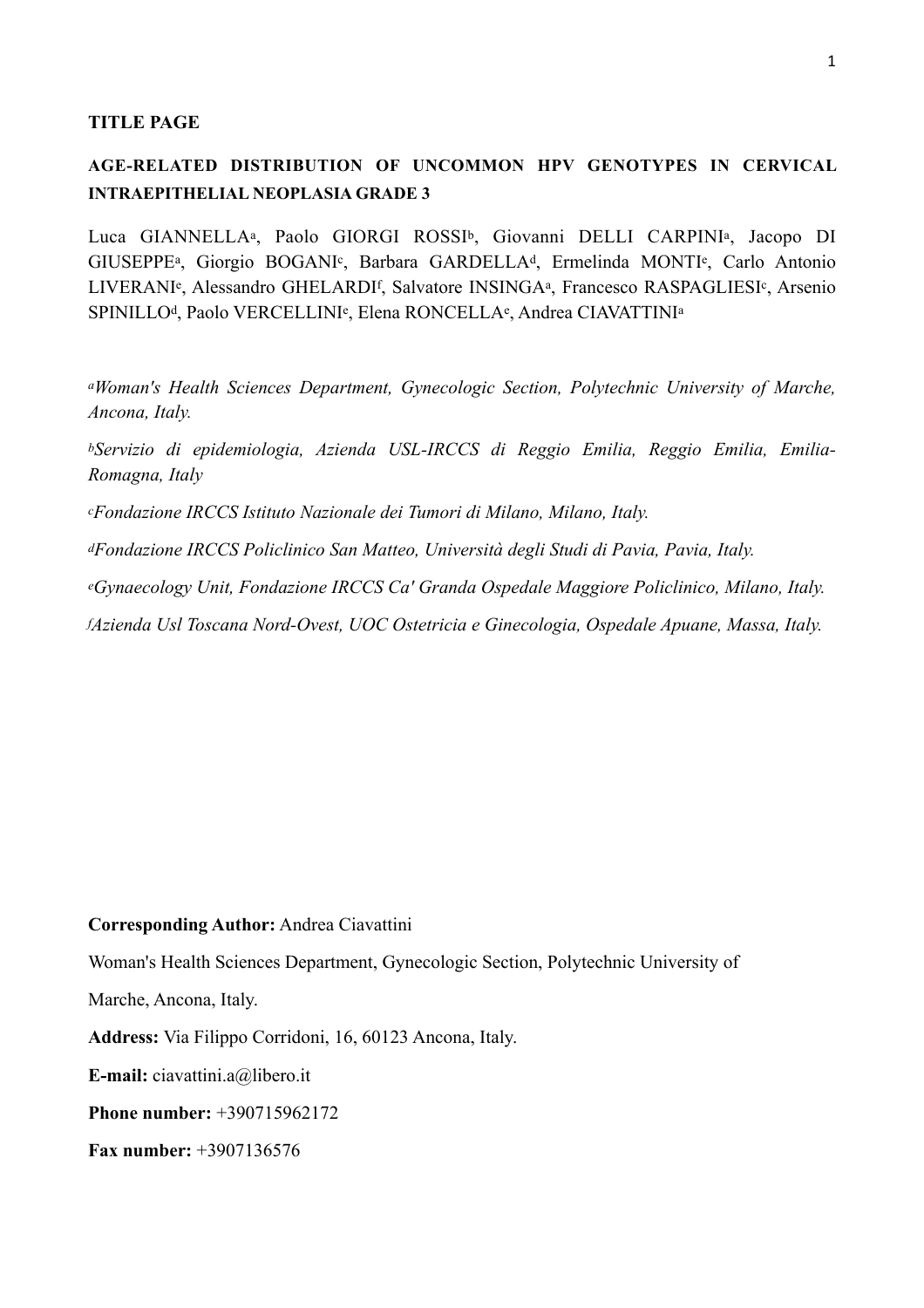# **ABSTRACT**

**Aim:** Cervical cancer prevention guidelines include Human Papillomavirus (HPV) test, cytology, and HPV-16/18 typing for triage to determine the risk of cervical intraepithelial neoplasia (CIN) grade 3 as the best proxy of cervical cancer risk. In doing that, they do not consider how age can modify the type-specific risk of CIN3. The present study aimed to evaluate the age-related distribution of HPV genotypes affecting the risk-assessment in cervical cancer screening programs: non-screening-type-HPV and non-HPV-16/18 in unvaccinated women with CIN3.

**Methods:** Retrospective multi-institutional study, including HPV genotyped women with CIN3 on cone histology treated between 2014-2019. The sample was divided into three categories of age: <30, 30-44, ≥45. HPV genotypes were grouped in non-screening-type-HPV (not-including genotypes 16/18/31/33/35/39/45/51/52/56/58/59/66/68) and non-HPV-16/18. Associations and trends between different age-groups and HPV genotypes were measured.

**Results:** 1332 women were analyzed. Non-screening-type-HPV CIN3 were 73 (5.5%). Non-HPV-16/18 were found in 417 participants (31.3%). Women over 45 associated with non-screeningtype HPV [odds ratio  $(OR)=1.87$ , 95% confidence interval  $(CI)$  1.07–3.25; p=0.027]. Nonscreening-type-HPV prevalence increased significantly with age  $(3.9\% \text{ vs } 5.1\% \text{ vs } 9.0\%, \text{p=0.016}).$ Women under 30 showed a lower rate of non-HPV-16/18 (OR=0.65, 95% CI 0.47–0.89; p=0.007). There was a positive trend with age of non-HPV-16/18 CIN3 (23.6% vs 32.1% vs 38.0%, p=0.0004)

**Conclusion:** The proportion of CIN3 lesions unrelated to genotypes detected by primary screening tests increased with age. This implies that age probably modifies the risk of CIN3 and possibly of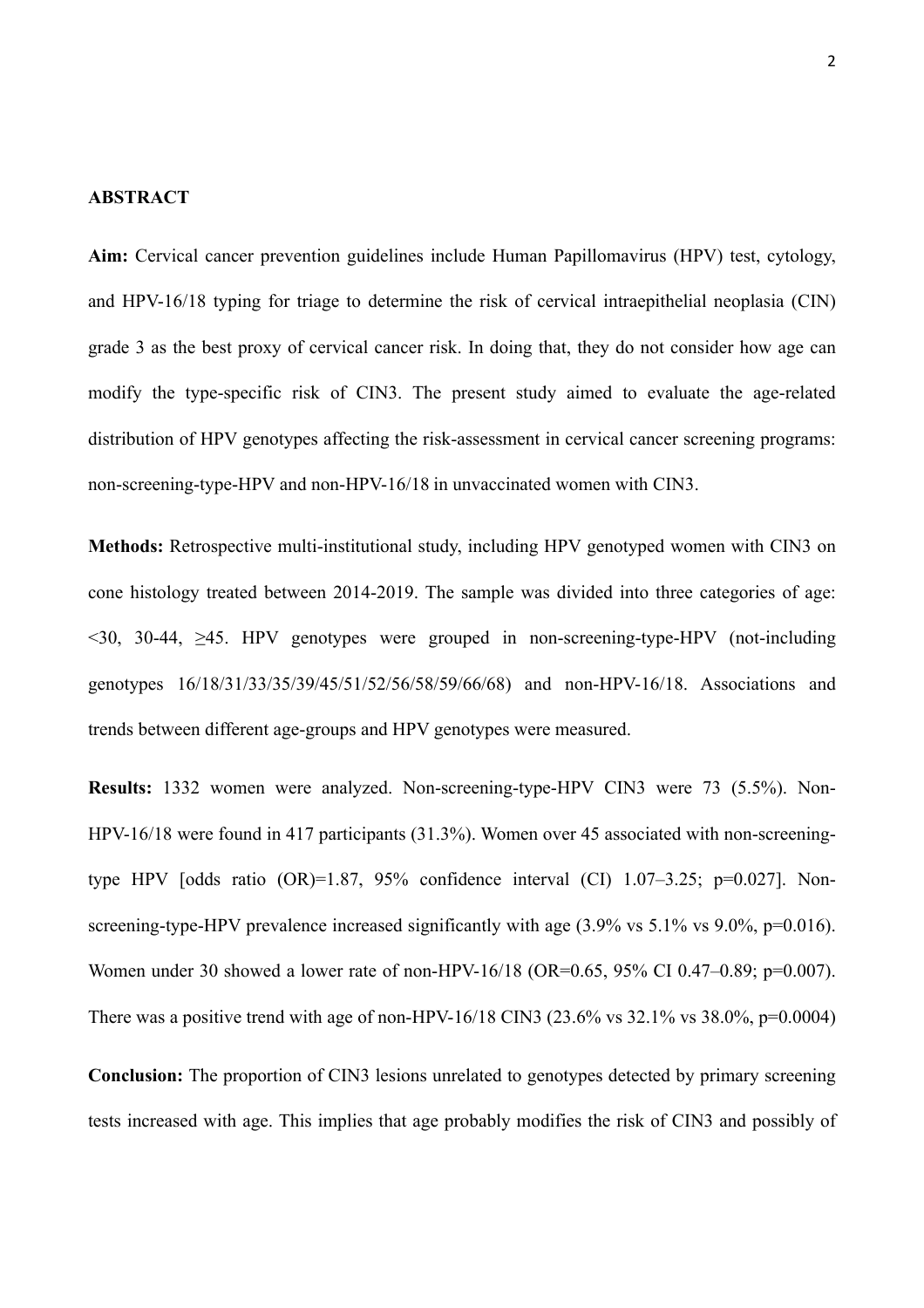cancer associated with HPV types. The risk-based recommendation should take into consideration age to define the management of HPV positive women.

**Keywords:** Human Papillomavirus; non-screening type-HPV; non-HPV-16/18; age, cervical intraepithelial neoplasia.

## **1. INTRODUCTION**

Age is the main clinical variable on which cervical screening and vaccine policies are based [1, 2]. Both cervical cancer screening and Human Papillomavirus (HPV) vaccination are recommended for specific target age groups [3]. The cervical cancer screening program aims to prevent cervical cancer incidence by detecting and treating precancerous lesions [3, 4]. Several trials showed that testing for high-risk (hr) HPV (genotypes 16/18/31/33/35/39/45/51/52/56/58/59) in women between 30-65 years of age is more effective than testing for cytological abnormalities in preventing cancers [5]. Due to the HPV test's high sensitivity, women with a negative screening result should be tested at least after five years [6-8]. Moreover, given the elevated protection of HPV vaccines and the high negative predictive value of the HPV testing, it was hypothesized that just two screening tests over a lifetime might be enough in the post-vaccination era [9].

While the assumptions above could represent the future direction of screening strategies, growing evidence shows that HPV genotype distribution in cervical cancer (CC) changes with age [10-12]. Previous studies showed that with increasing age, a proportion of cancers appeared to be associated with non-hr or negative HPV [10, 13]. More conflicting results with less significance were found in pre-invasive cervical diseases about the correlation between HPV genotype distribution and age. Some authors showed inconsistent results about the trend of HPV 16/18 genotypes with age in cervical intraepithelial neoplasia (CIN) 2, 3, and cancer [14]. More recent studies showed a negative correlation between HPV 16 and age in CIN3 [15, 16].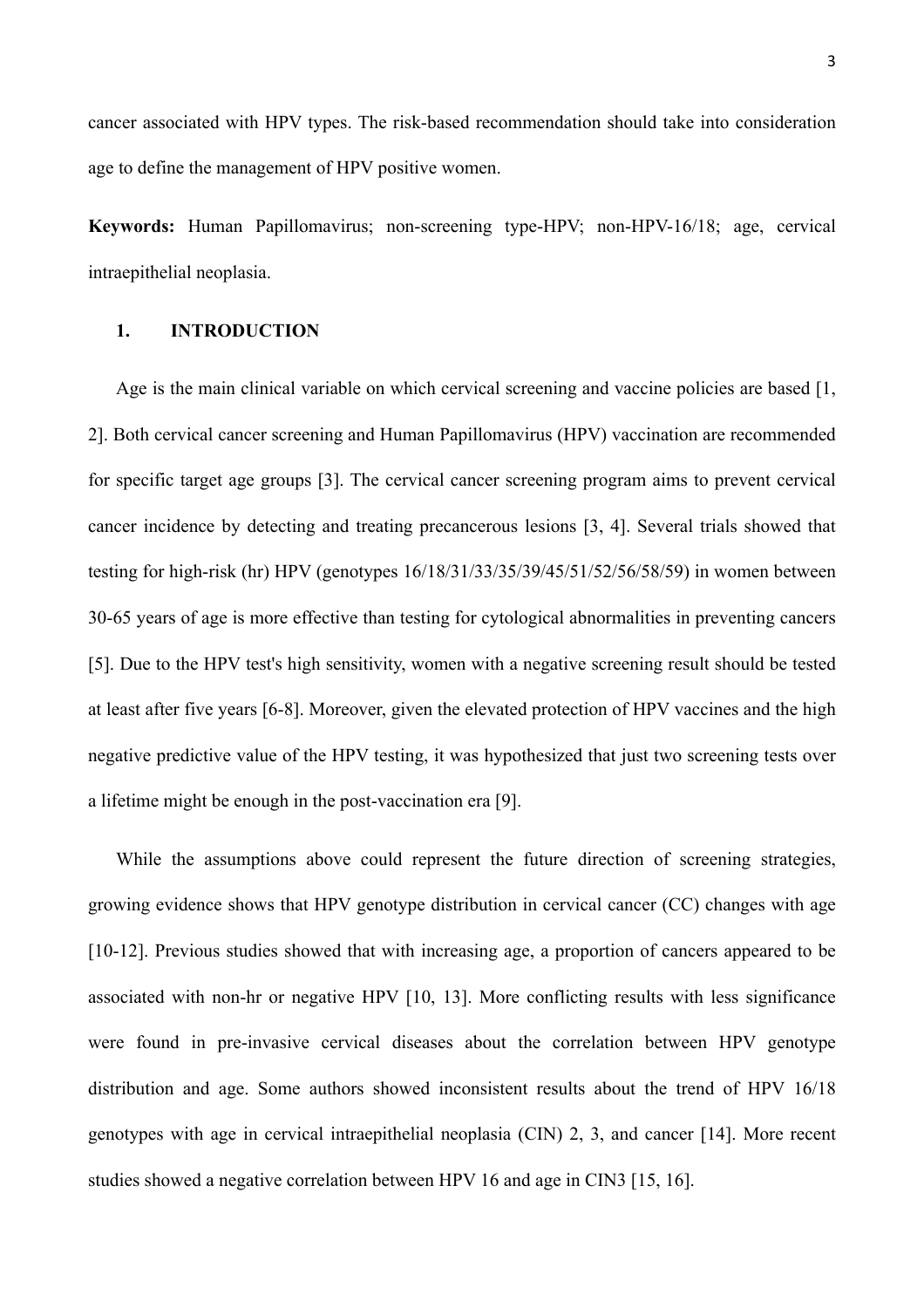A further aspect to be considered concerns the impact of HPV vaccination on genotype prevalence changes. We will likely see fewer cervical lesions due to HPVs targeted by vaccines, but a similar number of CINs linked to other uncommon HPV genotypes [17]. However, assessing HPV vaccine impact across age groups, including older age, will be a topic for years to come.

To date, risk-based guidelines include HPV test, cytology, and HPV 16/18 typing for triage to determine the risk of having or developing in the next future a CIN3 as the best proxy of cervical cancer risk [8]. In doing that, they do not consider how age can modify the type-specific risk of CIN3.

The present study aimed to assess the age-related distribution of HPV genotypes affecting the risk-assessment in cervical cancer screening programs: non-screening-type HPV and non-HPV 16/18 in unvaccinated women with CIN3 lesions.

### **2. MATERIAL AND METHODS**

#### **2.1.Study design and setting**

This retrospective multi-institutional study included unvaccinated women with a histological diagnosis of CIN3 on cone specimens. All participants underwent loop electrosurgical excision procedure between January 2014 and January 2019. Women with previous conization, immunological disease, pregnancy, or unavailable HPV genotyping before surgery were excluded. The study design provided that the procedures and data of interest were performed or acquired according to routine clinical practice before starting the study.

The approval of the Ethics Committee (CERM) was obtained (Prot. 373/2020). Given the retrospective study design and according to Italian law, the Ethic committee authorized patient data without their specific consent if it was impossible to contact them [18].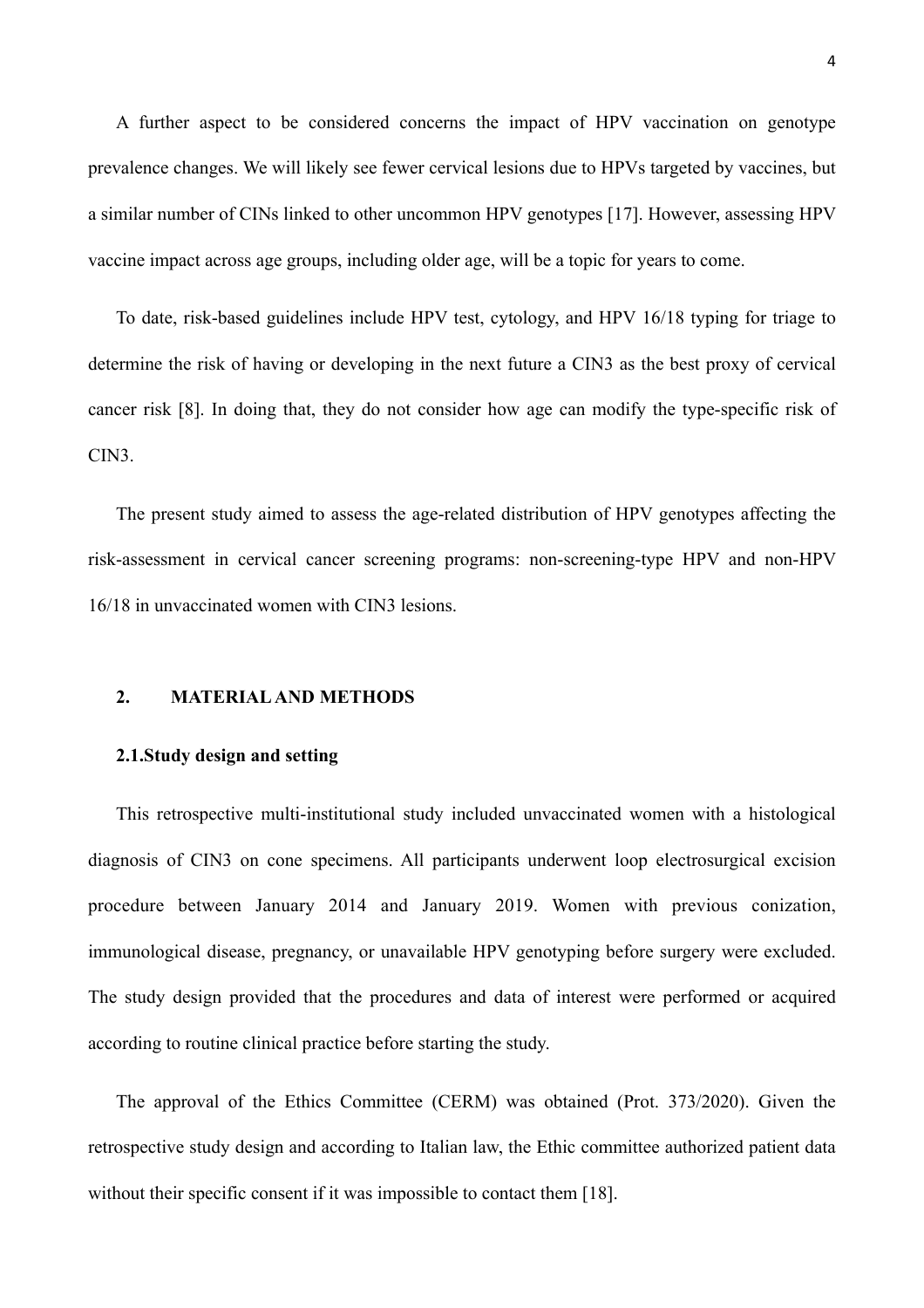The Departments participating in the study were the following:

- Woman's Health Sciences Department, Gynecologic Section, Polytechnic University of Marche, Ancona;
- Gynecological Oncology Unit, Fondazione IRCCS Istituto Nazionale Tumori, Milano;
- IRCCS S. Matteo Foundation, Department of Clinical, Surgical, Diagnostic and Paediatric Sciences, University of Pavia, Pavia;
- Gynaecology Unit, Fondazione IRCCS Ca' Granda Ospedale Maggiore Policlinico, Milan;
- Azienda Usl Toscana Nord-Ovest, U.O.C. Ostetricia e Ginecologia, Ospedale Apuane, Massa, Italy.

The participating Departments are research Centers managing women included in both opportunistic and organized cervical cancer screening programs. Usually, in these Centers, HPV genotyping is performed to aid clinical decision making every 12 months during follow-up, or before surgery when excisional treatment is decided.

## **2.2.Variables**

Based on previous studies [13], the women were divided into increasing age categories: <30, 30–44, and ≥45. Based on HPV genotype classifications [19, 20], HPV genotyping outcomes were classified in the following categories: 1) non-screening-type HPV (not-including genotypes 16/18/31/33/35/39/45/51/52/56/58/59/66/68); 2) non-HPV 16/18. Moreover, non-vaccine-type HPV (not-including genotypes 6/11/16/18/31/33/45/52/58), possibly carcinogenic HPVs (genotypes 26/30/53/67/70/73/82/85), low-risk HPVs (genotypes 6/11/40/42/43/44/54/55/61), negative HPV and not classified subtypes (genotypes other than 16/18/31/33/35/39/45/51/52/56/58/59/66/68/26/30/53/67/70/73/82/85/6/11/40/42/43/44/54/55/61)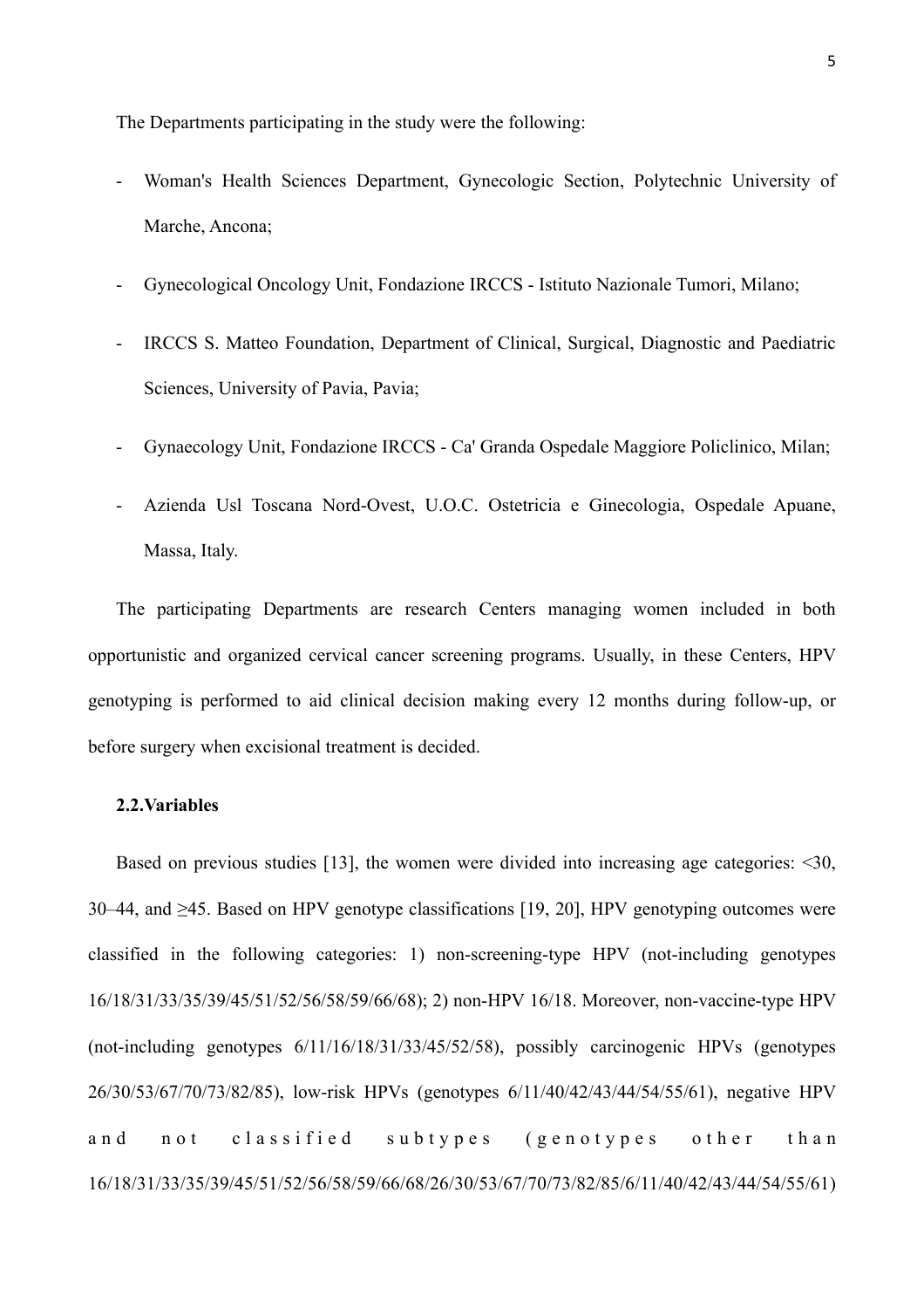were also measured. Finally, the rate of hr-HPVs, HPV 16/18, and multiple HPV infections was also reported.

According to previous studies [21, 22], we used a hierarchical attribution estimate in multiple HPV infection cases. In this regard, CIN3 was attributed to the genotype most associated with highgrade cervical lesions. For example, a lesion was attributed to non-screening-type HPV genotypes only if screening-type HPVs were not present (genotypes 16/18/31/33/35/39/45/51/52/56/58/59/66/68). Likewise, a lesion was attributed to HPV genotypes not included in the vaccine only if HPV genotypes included in the vaccine was not present (HPV 16/18/31/33/45/52/58). The same hierarchical criterion was used in multiple infections, including possibly carcinogenic, low-risk, or other HPV subtypes. The prevalence of each HPV genotype was reported considering its presence in both single and multiple infections.

## **2.3.Data sources/measurements**

All data were retrieved from the electronic database used in our Clinics and anonymized before analysis. Usually, cytologic samples were collected with an endocervical swab and Thin Prep (TP) (Hologic, Marlborough, MA, USA). Afterward, DNA extraction and HPV typing were made according to locals protocols using the HPV Sign® Genotyping Test (Qiagen, Hilden, Germany), or INNO-LiPA® HPV Genotyping Extra assay (Innogenetics, Ghent, Belgium), or CLART® HPV2 PCR (Genomica, Madrid, Spain). The procedures have been described in detail previously [16, 23-25].

#### **2.4.Sample size calculation**

Based on previous data [13, 22], we expected a non-screening-type HPV CIN3 lesions rate of approximately 6%. Likewise, we expected a percentage of non-HPV 16/18 CIN3 lesions of about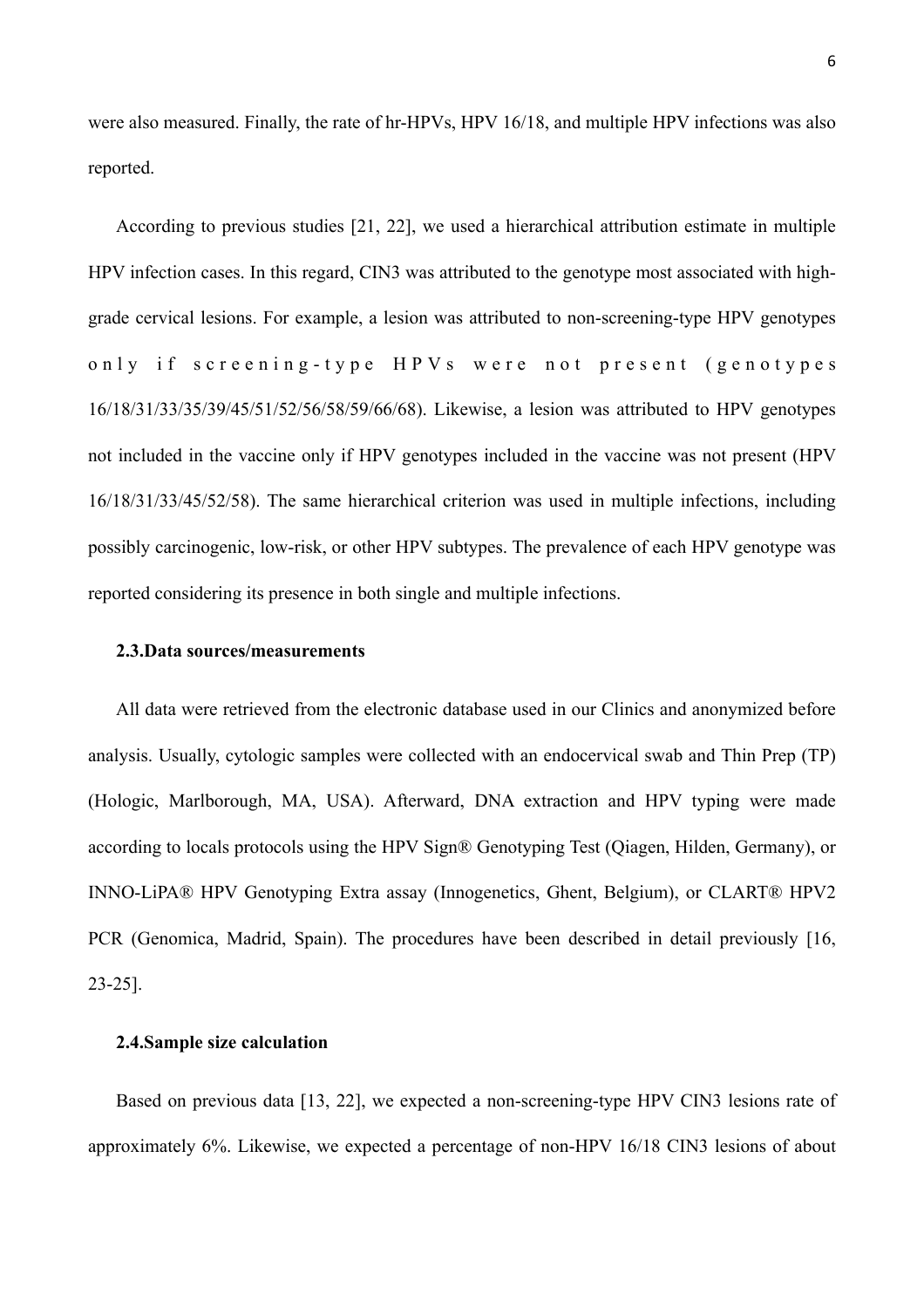30%. With a confidence level of 95%, and confidence interval width (2-sided) equal to 6  $(\pm 3\%)$ , the minimum required sample size should include 250, or 894 women with CIN3, respectively.

## **2.5.Statistical methods**

The associations and trends between age strata and different HPV groups were reported according to the distribution of specific HPV genotypes in the three age-groups. Given that HPV genotype distribution may also be affected by ethnicity or the HPV genotyping method, these variables were included in the analysis.

Categorical variables were expressed as numbers and percentages. The Chi-squared test was used to compare categorical variables (e.g., age groups and ethnicity or HPV genotyping methods). When the data originated from ordered categories, we used the chi-squared test for trend to test the relationship between two classification factors (e.g., age and HPV genotype groups). It is more potent than the unordered independence test when a classification table has two columns and three or more rows (or two rows and three or more columns) [26]. The association [Odds ratio (OR)] between distinct age strata and different HPV groups (non-screening-type HPV, non-HPV-16/18, non-vaccine-type HPV, low-risk HPV, possibly carcinogenic HPV, and negative HPV) were measured using logistic regression analysis. Age groups represented categorical independent variables, while HPV groups represented the dependent variable.

All statistical analyses were performed using MedCalc Statistical Software (MedCalc® Statistical Software version 19.5.3; MedCalc Software Ltd, Ostend, Belgium; https:// www.medcalc.org; 2020). No formal statistical test of hypothesis is performed; therefore, we did not set a significance threshold. P-values should be considered as continuous variables reporting the probability that a difference would be observed under the null hypothesis.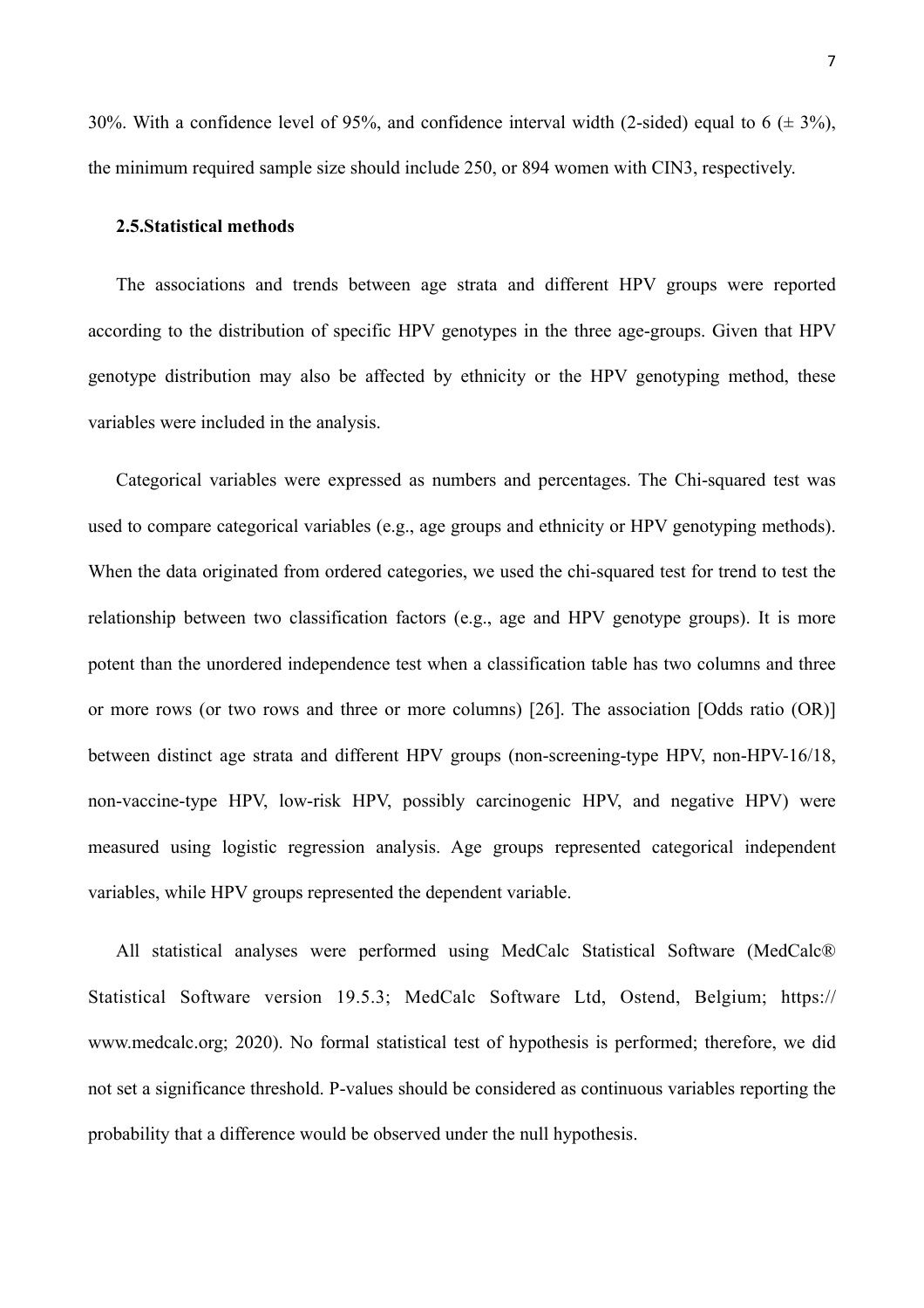#### **3. RESULTS**

During the study period, 1708 consecutive women with CIN3 on cone specimens were recruited. After excluding 376 cases, 1332 women were analyzed (Figure 1).

Patient characteristics are reported in Table 1. Seventy-three participants (5.5%) were negative for screening-type HPV, whereas 120 women (9.0%) showed HPV genotypes not included in the vaccines. Non-HPV 16/18 were found in 417 women (31.3%). Different age-groups included the following categories: < 30 years (280 women) [median age: 26.0 (interquartile range 25.0-28.0)], 30-44 years (831 women) [median age: 36.0 (interquartile range 33.0-40.0)], ≥45 years (221 women) [median age: 51.0 (interquartile range 47.0-59.0)].

The majority of women were Italian (about 90%), and ethnicity did not show differences between the three age-groups [Italian women <30 years=253 (90.4%), 30-44 years=727 (87.5%),  $\geq$ 45 years=196 (88.7%), p=0.122]. Likewise, the HPV genotyping methods showed no differences in HPV distribution between study groups [HPV Sign® Genotyping Test <30 years=80 (28.6%), 30-44 years=298 (35.9%), ≥45 years=70 (31.7%); INNO-LiPA® HPV Genotyping Extra assay <30 years=107 (38.2%), 30-44 years=277 (33.3%), ≥45 years=70 (31.7%); CLART® HPV2 PCR <30 years=93 (33.2%), 30-44 years=256 (30.8%), ≥45 years=81 (36.7%), p=0.113].

Among non-screening-type HPV (73/1332 women), the most common possibly carcinogenic HPV was genotype 53 (23.3%), followed by HPV-73 (12.3%), HPV-70 and HPV-82 (2.74%) (Figure 2). Twenty-one women out of 73 included in non-screening-type HPVs (28.76%) were HPV negative (Figure 2). The most common hr-HPV was genotype-16 (63.1%), followed by HPV-18 (15.8%), HPV-52 (14.0%), HPV-33 (13.0%), HPV-31 (11.8%) (Figure 3).

Non-screening-type HPVs showed the following age-trend: 3.9%, 5.1%, 9.0% in women < 30, 30-44, ≥45 years of age, respectively (p=0.016) (Figure 4). Non-HPV 16/18 had the following age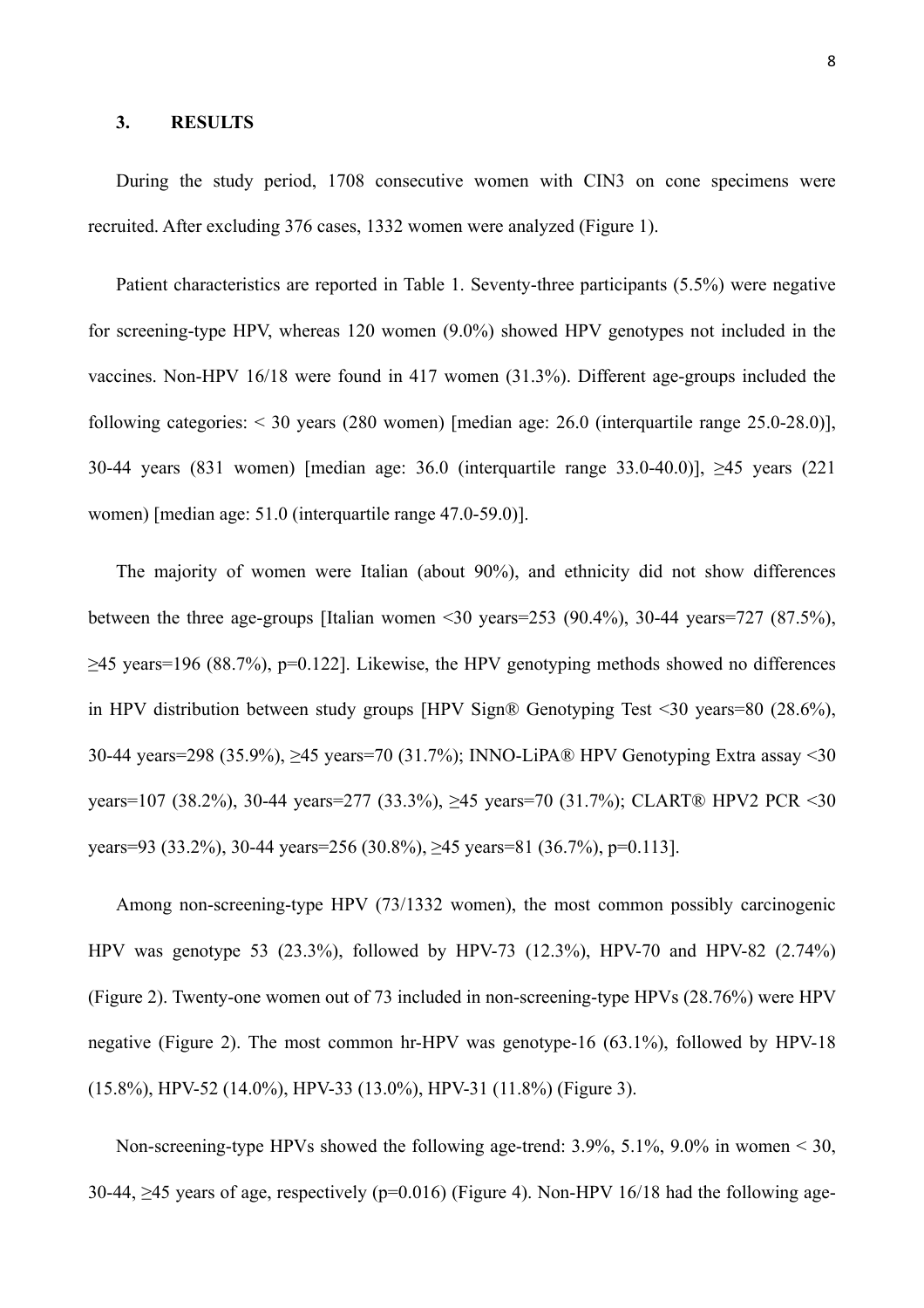trend: 23.6%, 32.1%, 38.0% in women < 30, 30-44,  $\geq$ 45 years of age, respectively (p=0.0004) (Figure 4). HPV genotypes not included in the vaccines showed the following age-trend: 5.7%, 8.5%, 14.9% in women < 30, 30-44,  $\geq$ 45 years of age, respectively (p=0.0005) (Figure 4).

Logistic regression analysis showed a significant association between women ≥45 years of age and non-screening-types HPV in high-grade cervical lesions ( $OR = 1.87$ , 95% confidence interval (CI))  $1.07-3.25$ ; p=0.027 (Table 2). Women under 30 showed a lower rate of non-HPV 16/18 (OR  $vs \ge 45=0.65$ , 95% CI 0.47–0.89; p=0.007). Women aged 45 years and over also showed an increased prevalence of lesions attributable to HPV genotypes not included in the vaccines (OR=1.88, 95% CI 1.20–2.92; p=0.005) (Table 2).

## **4. DISCUSSION**

The present study's main findings showed significant associations and trends between advanced age and HPV genotypes not included in primary screening tests. In a large population, 9% of the CIN3 were related to non-screening-type HPV in women  $\geq$ 45 years. Interestingly, half of non-hr HPV CIN3 lesions over 45 were linked to possibly carcinogenic HPVs (4.5%). Non-HPV 16/18 precancerous lesions showed a significant positive trend with age amounting to 38% after 45 years. Finally, 15% of the precancer lesions in women aged 45 and over were related to non-vaccine-type HPV.

Previous studies investigated the age-related changes of HPV genotype distribution in preinvasive cervical lesions with conflicting results. Carozzi et al. showed a decrease in the proportion of HPV-16/18 genotypes in 144 CIN2 and 193 invasive cancers, but not in 385 CIN3 [14]. Other authors showed a negative trend with increasing age in HPV-16 CIN3 lesions [11, 15, 16]. A recent study, including 503 unvaccinated women with high-grade histological lesions,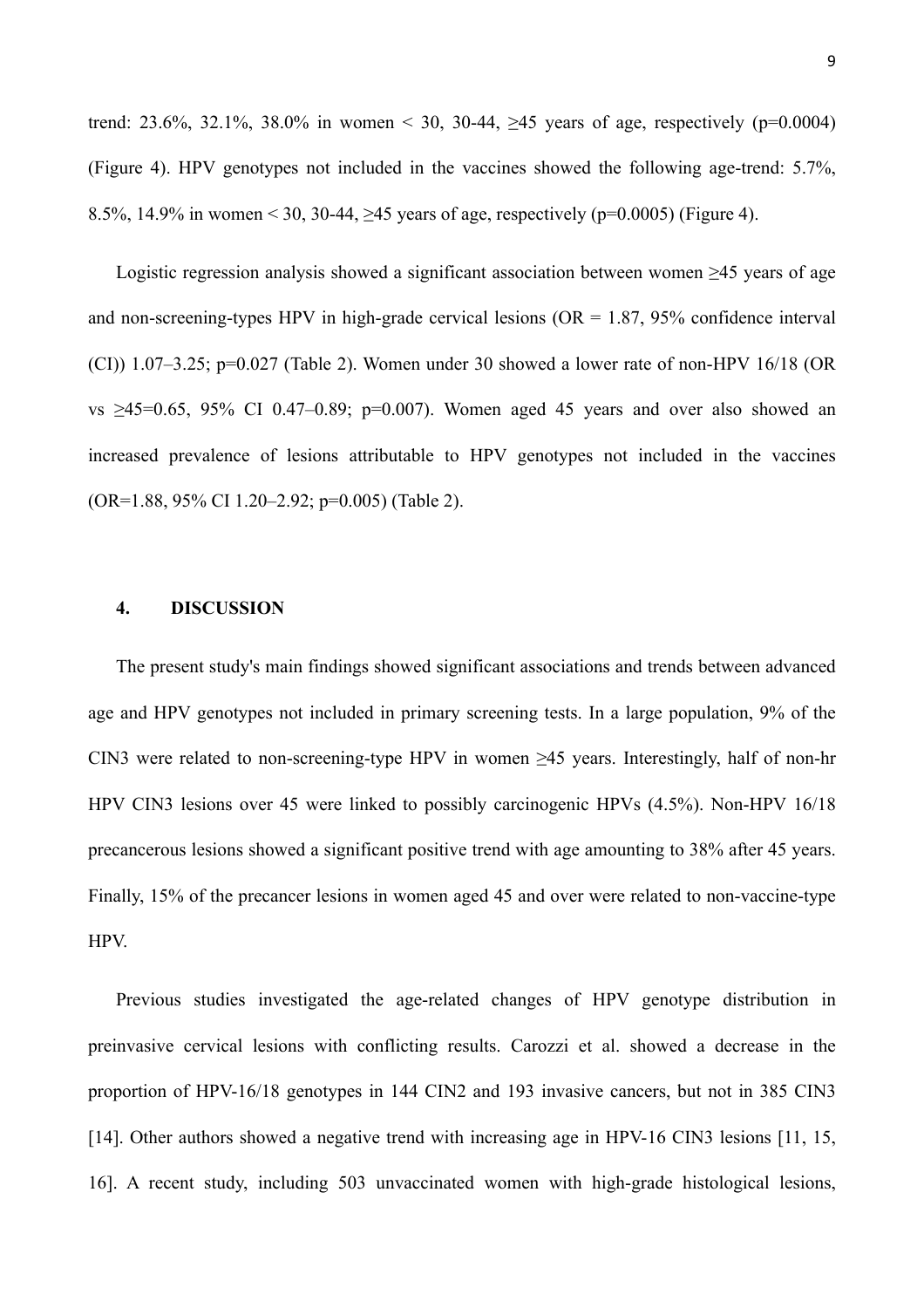showed an age-related HPV genotype distribution [13]. The authors reported a higher rate of nonvaccine-type or negative type HPV CIN2+ in advanced age. In a sample of 77 women aged 45 years and over, the authors found 8 (10%) non-hr HPV-related lesions. Likewise, they showed just over 15% of HSIL not-related to HPV genotypes included in the vaccines [13]. These results were in line with our percentages. They also reported 3.4% of HPV-negative high-grade cervical lesions (17/503) [13]. Our study had a lower rate of HPV-negative CIN3 (1.6%), probably reflecting the absence of glandular lesions in our sample. We also know that finding negative HPVs can depend on the test's sensitivity [23, 27]. A recent paper reported that 50% of negative HPV high-grade cervical lesions revealed the presence of possibly carcinogenic genotypes at other HPV genotyping tests [28].

This age-related polarization of HPV genotype distribution in precancer cervical lesions has already been the subject of possible hypotheses. Rositch et al. reported that, with increasing age, most HPV infections were due to viral reactivation rather than new sexual partners [29]. In advanced age, immune changes due to "immunosenescence" could affect the acquisition and reactivation of some HPV infections [30]. It is likely that quickly cleared HPV genotypes at a young age may persist in advanced age and lead to some cervical lesions' progression. It has been highlighted that HPV-induced cancerogenesis is a multistep process characterized by a small probability of progression. A lower likelihood of passage from one step to another would bring to a longer time required to reach an appreciable proportion of high-grade lesion and cancers [14]. This is consistent with the younger age at onset of HPV16/18 cancers, compared with other HPV types [12]. Nevertheless, to date, the reason for this different HPV genotype distribution is unclear.

To understand the real impact of precancerous cervical lesions missed by the primary HPV screening test on cervical cancer prevention tools, we should know the real oncogenic potential of these lesions. We know from several indirect observations on HPV types in cancers [12, 31] and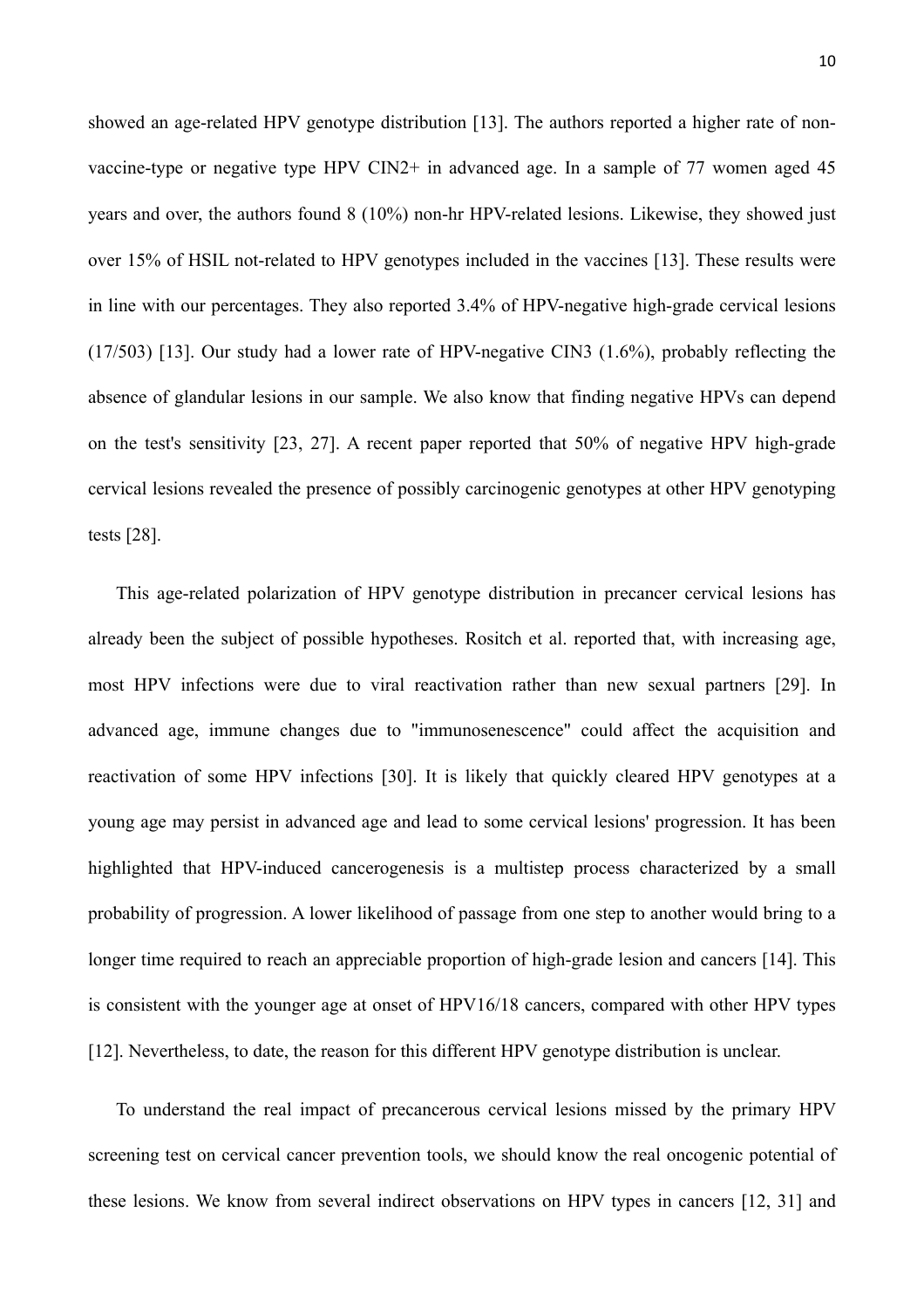prospective studies [32] that non-screening targeted HPV types have a low cancerogenic potential. On the other hand, we know that the proportion of CIN3 that, if not treated, will progress to cancer in older women is higher [33, 34]. Any consideration about the role of these CIN3 should start from the fact that incidence of cancers after a negative HPV-test is a much rarer event than after a negative Pap test [5, 35], but become virtually absent after two or three negative hr-HPV tests [32].

Previous studies reported that delaying the onset of screening age in the post-vaccination era may have its rationale as about 95% of preinvasive lesions in women under 30 are related to highrisk HPVs targeted by the vaccines [36]. Our results suggest that also for CIN3, the non-16/18 and non-9-valent-vaccine type would be few below 30, supporting the conclusions of the recent recommendations proposed for Italian screening programs in vaccinated women [37]. As reported by a recent paper [17], we will likely observe a significant decrease in high-grade lesions due to HPV genotypes included in the vaccines and an almost constant prevalence of cervical lesions due to non-vaccine HPV types. To date, these findings are mainly evident in the younger age groups, but we also expect to see a decline in the older age group in the future as more vaccinated people age in these groups [17]. Although the most significant impact of these changes affects vaccinated women, it also includes unvaccinated women (herd immunity) [38]. However, future studies designed with this clear goal will need to confirm these data further.

Risk-based guidelines for managing the HPV positive women recently issued by all the leading American scientific societies in this field use the information on HPV type to stratify women's risk [8]. In particular, women with HPV16 or 18 infections should be referred immediately to colposcopy, while for women infected with other hr-HPV types, a cytology triage is recommended [8]. Our study does not allow us to calculate the PPV of type-specific-HPV infection since we only have CIN3 cases and not HPV infections without lesions. Still, it suggests that the risk of CIN3 underlying non-HPV16/18 infections could change with age. Therefore, assess how the risk of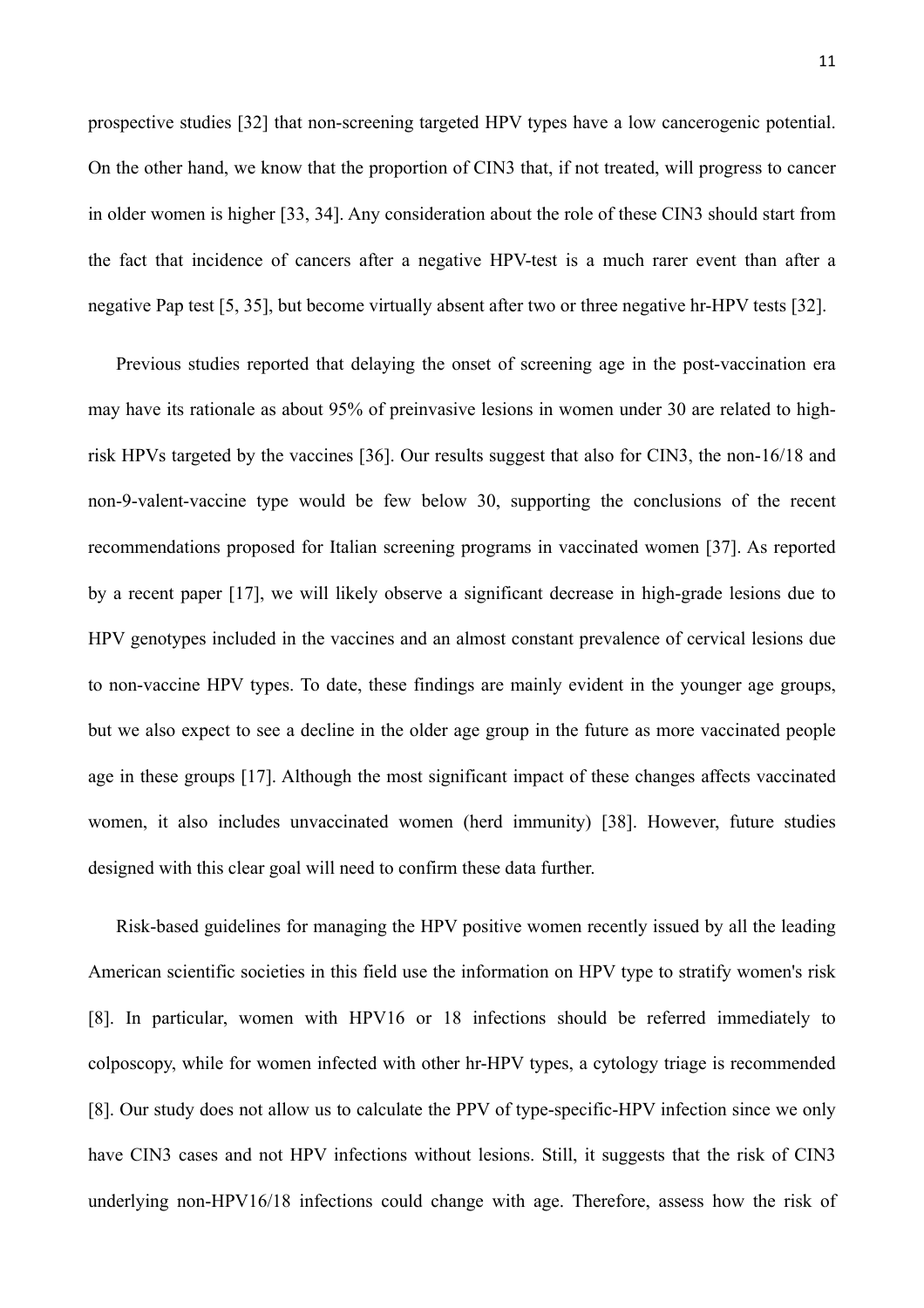CIN3 linked to different HPV types changes with age, screening round, and vaccine status is crucial to develop a sound risk-based recommendation to manage HPV positive women. This agedependent HPV distribution raises the issue of the final screening test if the exit age is anticipated in the near future. A recent study showed that a negative hr-HPV test or a negative co-test in unvaccinated women after 55 years of age correlated with a shallow risk of developing cervical cancer [39].

The present study has several limitations. 1) Its retrospective nature does not allow to estimate the real risk of CIN3 in women positive to a specific HPV type in a given age; 2) the time elapsed between the last HPV test and conization is not precisely known; 3) the use of different genotyping tests; 4) we do not know the reason for referring the women to colposcopy guided biopsy, (e.g., if women were referred for cytology positive, HPV positive or both). It should be emphasized that in the Departments included in the study, usually, the time interval between decision and conization does not exceed four weeks. We can state that the HPV testing before surgery should have been performed within four weeks with a good approximation. Moreover, although the HPV genotyping procedures were not the same for all women, two out of three methods (HPV Sign® Genotyping Test and INNO-LiPA® HPV Genotyping Extra assay) showed an overall agreement rate of 85.1% [23].

The study's strengths include the large sample size of HPV genotyped women affected by the true precancerous cervical lesion (CIN3). It does not have the histopathological reproducibility limitations of CIN2 [40]. Finally, the reliability of the histological reference standard represented by the cone specimens instead of cervical biopsies.

## 4.1. **Conclusions**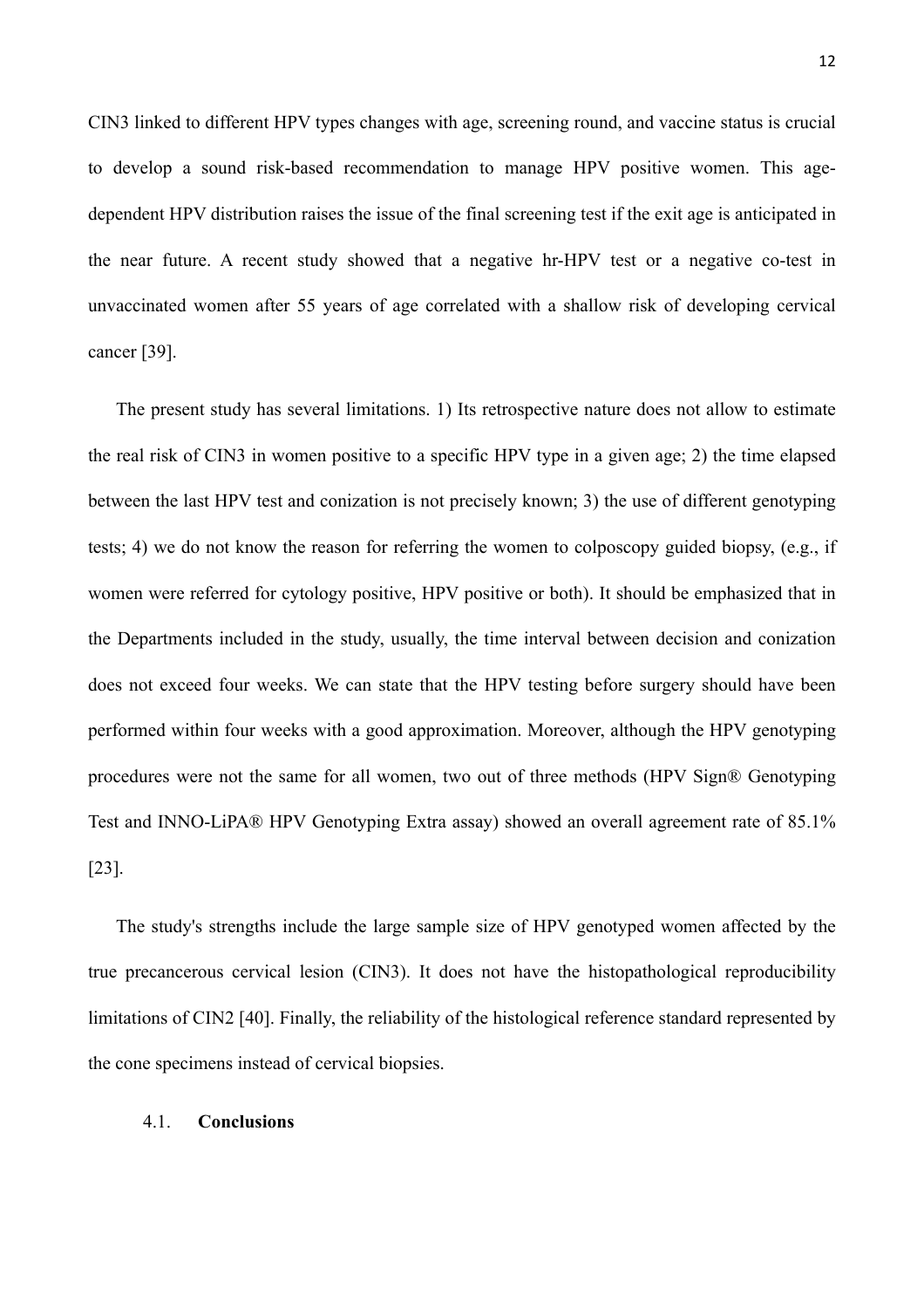To conclude, in an extensive series of women, the proportion of CIN3 lesions unrelated to genotypes detected by primary screening tests and non-HPV 16/18 increased with age. This implies that age probably modifies the risk of CIN3 and possibly of cancer associated with HPV types. The risk-based recommendation should take into consideration age to define the management of HPV positive women.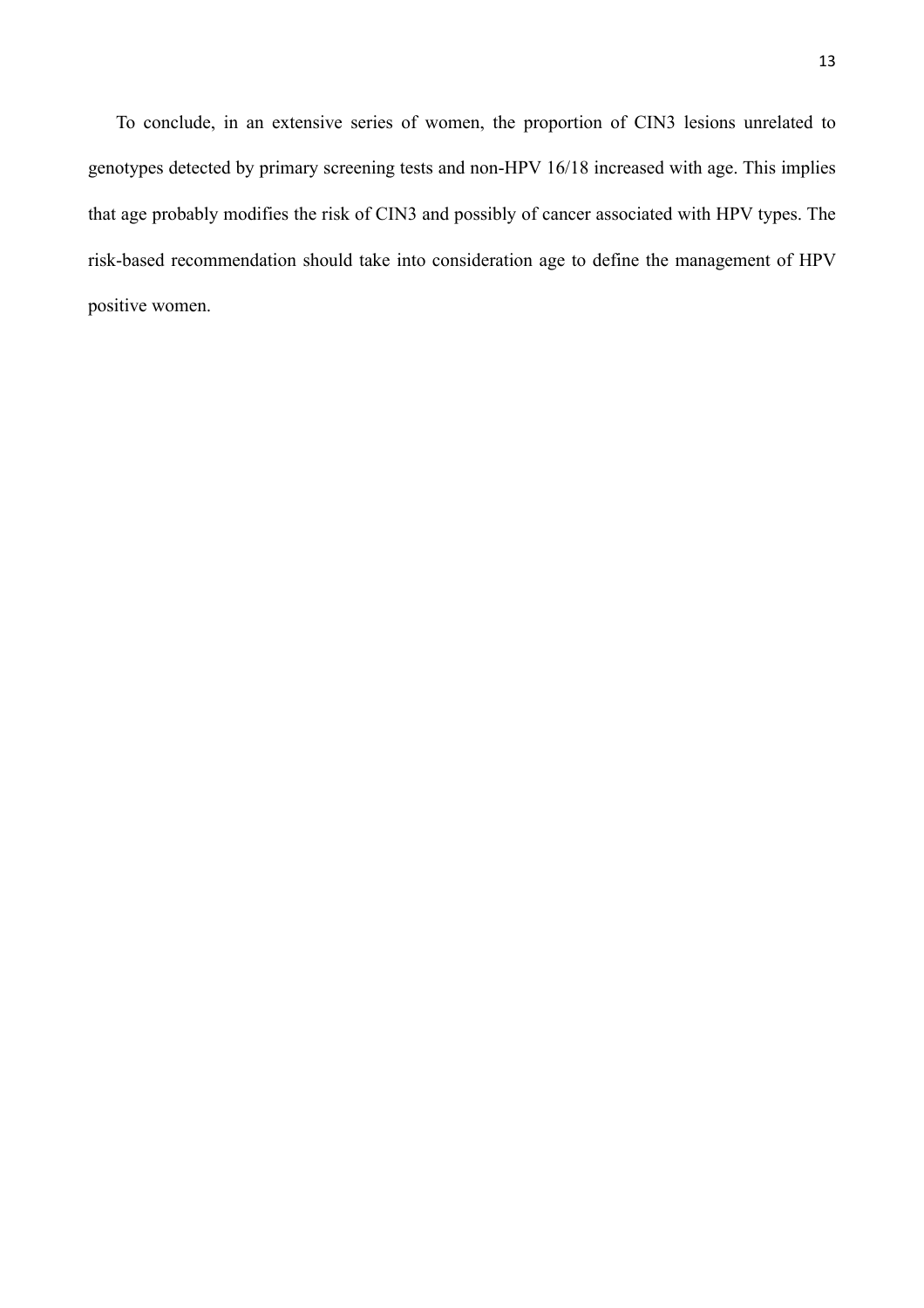## **Author Contributions**

A.C., L.G., P.G.R., conceptualization, data curation, formal analysis, investigation, methodology, writing—original draft; G.D.C., J.D.G., S.I., G.B., B.G., E.M., A.G., C.A.L., E.R., data curation, investigation, and methodology; A.C., A.S., F.R., P.V. data curation, investigation, and supervision. All authors have read and agreed to the published version of the manuscript.

# **Funding**

No funding was received for this study.

## **Conflicts of Interest**

The authors declare no conflict of interest.

## **Figure Legends:**

Figure 1. Study flow-chart.

Figure 2. Genotype prevalence in 73 non-screening-type HPV CIN3 (sample size = 1332).

Figure 3. High-risk HPV genotype prevalence in 1332 CIN3.

Figure 4. Age-related trend of specific HPV genotypes in 1332 CIN3.

## **Table Legends:**

Table 1. Patient characteristics.

Table 2. Logistic regession analysis showing associations between age and HPV genotypes groups in CIN3.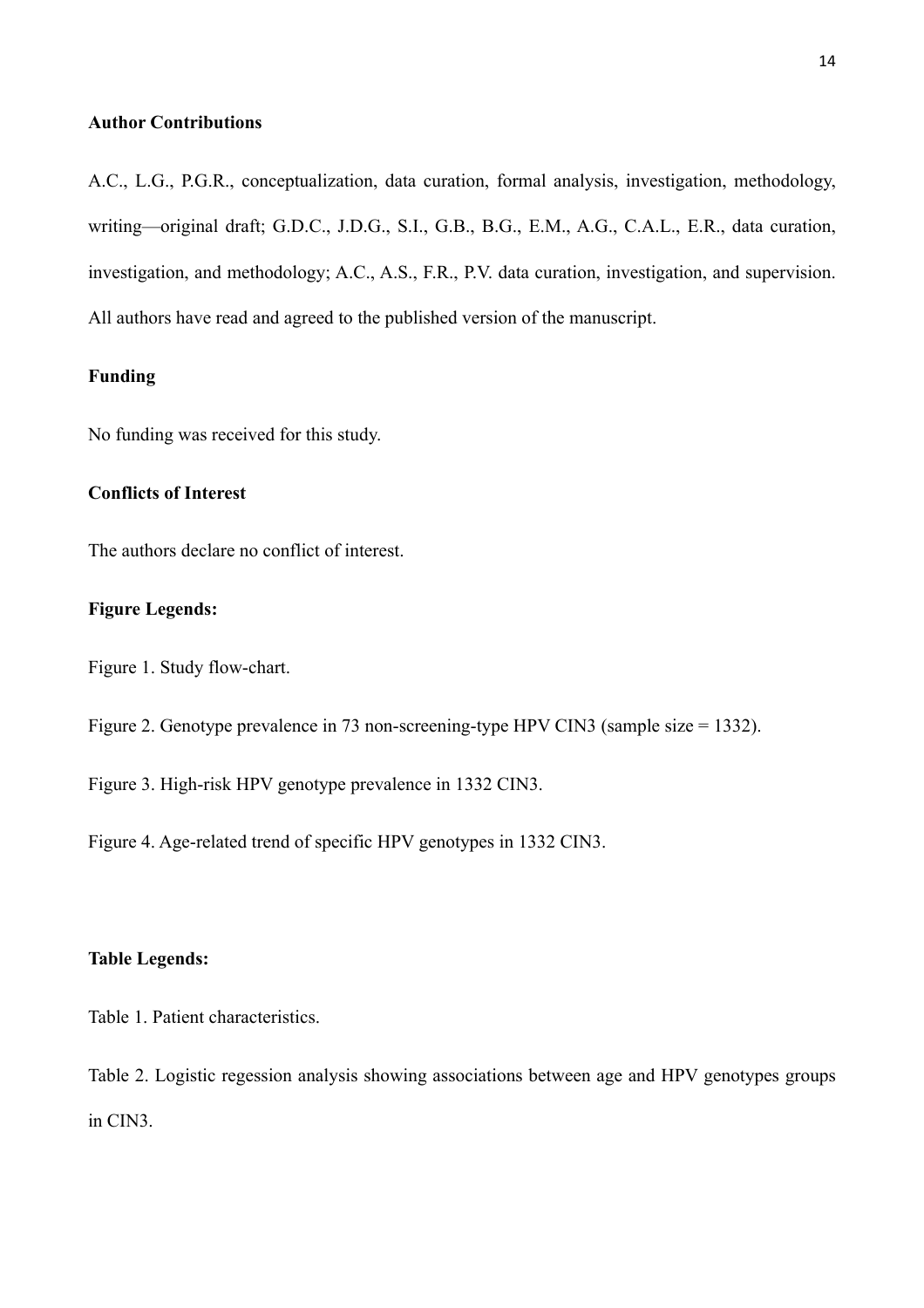### **References**

- 1. Liverani CA, Di Giuseppe J, Giannella L, Delli Carpini G, Ciavattini A. Cervical Cancer Screening Guidelines in the Postvaccination Era: Review of the Literature. J Oncol 2020 Nov 5;2020:8887672.
- 2. Ciavattini A, Giannella L, De Vincenzo R, Di Giuseppe J, Papiccio M, Lukic A, Delli Carpini G, Perino A, Frega A, Sopracordevole F, Barbero M, Gultekin M. HPV Vaccination: The Position Paper of the Italian Society of Colposcopy and Cervico-Vaginal Pathology (SICPCV). Vaccines (Basel) 2020;8(3):E354.
- 3. WHO https://www.who.int/publications/i/item/9789240014107, iarc [https://](https://publications.iarc.fr/Book-And-Report-Series/Iarc-Handbooks-Of-Cancer-Prevention/Cervix-Cancer-Screening-2005) [publications.iarc.fr/Book-And-Report-Series/Iarc-Handbooks-Of-Cancer-Prevention/](https://publications.iarc.fr/Book-And-Report-Series/Iarc-Handbooks-Of-Cancer-Prevention/Cervix-Cancer-Screening-2005) [Cervix-Cancer-Screening-2005](https://publications.iarc.fr/Book-And-Report-Series/Iarc-Handbooks-Of-Cancer-Prevention/Cervix-Cancer-Screening-2005).
- 4. WHO guidelines for screening and treatment of precancerous lesions for cervical cancer prevention. Geneva: World Health Organization; 2013. Available at https://www.who.int/ reproductivehealth/publications/cancers/screening\_and\_treatment\_of\_precancerous\_lesions/ en/, accessed June 27, 2019.
- 5. Ronco G, Dillner J, Elfström KM, Tunesi S, Snijders PJ, Arbyn M et al. Efficacy of HPVbased screening for prevention of invasive cervical cancer: follow-up of four European randomised controlled trials. Lancet 2014 Feb 8;383(9916):524-32.
- 6. US Preventive Services Task Force, Curry SJ, Krist AH, et al. Screening for Cervical Cancer: US Preventive Services Task Force Recommendation Statement. JAMA. 2018; 320:674-686.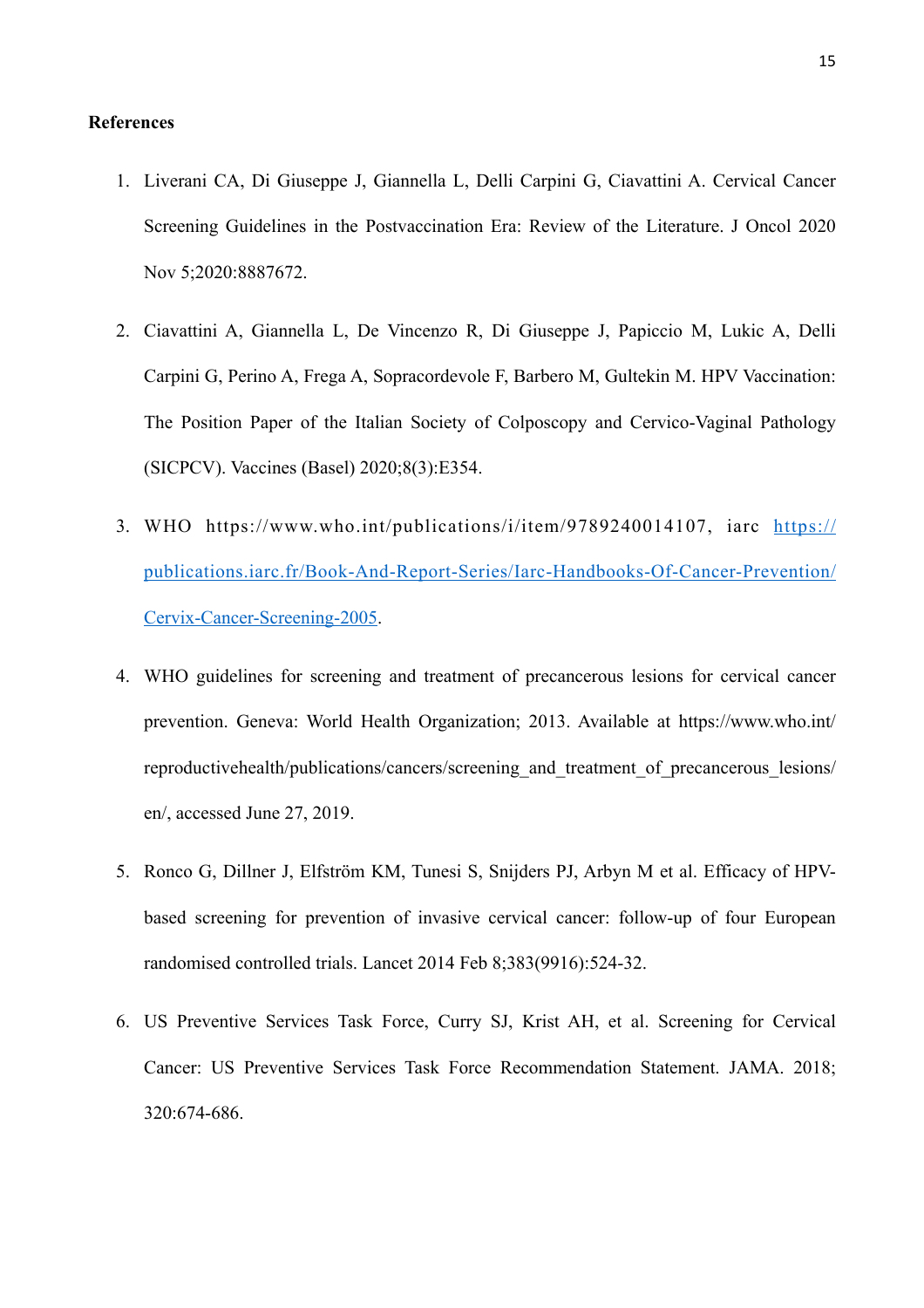- 7. Fontham ETH, Wolf AMD, Church TR, Etzioni R, Flowers CR, Herzig A, Guerra CE, Oeffinger KC, Shih YT, Walter LC, Kim JJ, Andrews KS, DeSantis CE, Fedewa SA, Manassaram-Baptiste D, Saslow D, Wender RC, Smith RA. Cervical cancer screening for individuals at average risk: 2020 guideline update from the American Cancer Society. CA Cancer J Clin 2020;70:321-346.
- 8. Perkins RB, Guido RS, Castle PE, Chelmow D, Einstein MH, Garcia F et al. 2019 ASCCP Risk-Based Management Consensus Guidelines for Abnormal Cervical Cancer Screening Tests and Cancer Precursors. J Low Genit Tract Dis 2020 Apr;24(2):102-131.
- 9. Landy R., Windridge P., Gillman M. S., Sasieni P. D. What cervical screening is appropriate for women who have been vaccinated against high risk HPV? A simulation study. International Journal of Cancer. 2018;142:709–718.
- 10. Guardado-Estrada M., Juárez-Torres E., Román-Bassaure E., et al. The distribution of highrisk human papillomaviruses is different in young and old patients with cervical cancer. PLoS One. 2014;9(10).
- 11. Castle P. E., Shaber R., LaMere B. J., et al. Human papillomavirus (HPV) genotypes in women with cervical precancer and cancer at Kaiser Permanente Northern California. Cancer Epidemiology Biomarkers & Prevention. 2011;20:946–953.
- 12. de Sanjose S, Quint WG, Alemany L, Geraets DT, Klaustermeier JE, Lloveras B et al. Human papillomavirus genotype attribution in invasive cervical cancer: a retrospective cross-sectional worldwide study. Lancet Oncol 2010 Nov;11(11):1048-56.
- 13. Aro K, Nieminen P, Louvanto K, Jakobsson M, Virtanen S, Lehtinen M, Dillner J, Kalliala I. Age-specific HPV type distribution in high-grade cervical disease in screened and unvaccinated women. Gynecol Oncol 2019; 154:354-359.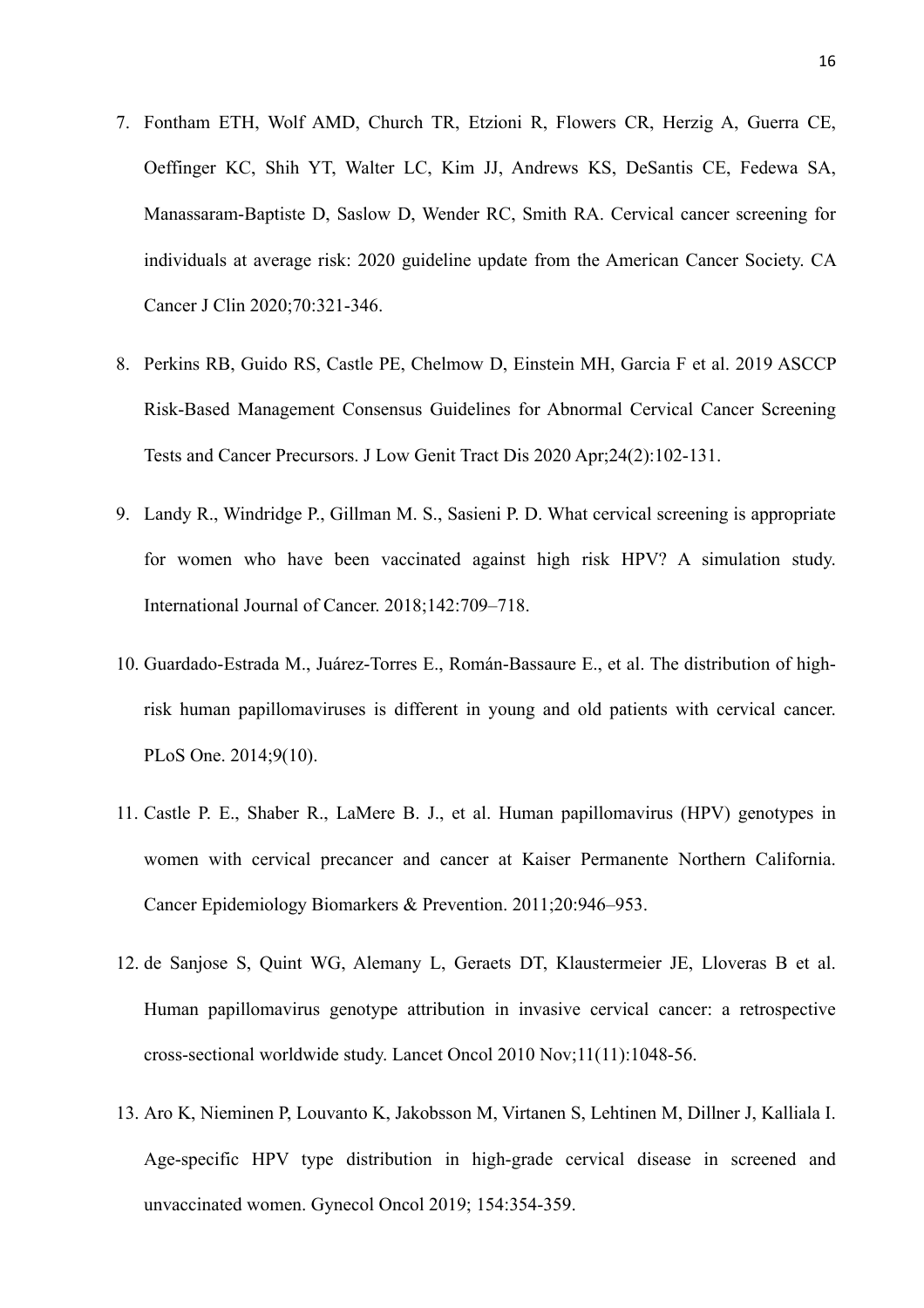- 14. Carozzi FM, Tornesello ML, Burroni E, Loquercio G, Carillo G, Angeloni C, Scalisi A, Macis R, Chini F, Buonaguro FM, Giorgi Rossi P; HPV Prevalence Italian Working Group. Prevalence of human papillomavirus types in high-grade cervical intraepithelial neoplasia and cancer in Italy. Cancer Epidemiol Biomarkers Prev 2010; 19:2389-400.
- 15. Giannella L, Fodero C, Boselli F, Rubino T, Mfuta K, Prandi S. Age-related changes in preand post-conization HPV genotype distribution among women with high-grade cervical intraepithelial neoplasia. Int J Gynaecol Obstet 2017;137:72-77.
- 16. Giannella L, Fodero C, Boselli F, Mfuta K, Rubino T, Prandi S. Age-related changes in the diagnostic assessment of women with severe cervical lesions. Climacteric 2015;18:617-23.
- 17. McClung NM, Gargano JW, Bennett NM, Niccolai LM, Abdullah N, Griffin MR et al. Trends in Human Papillomavirus Vaccine Types 16 and 18 in Cervical Precancers, 2008-2014. Cancer Epidemiol Biomarkers Prev 2019 Mar;28(3):602-609.
- 18. https://www.gazzettaufficiale.it/eli/gu/2012/03/26/72/sg/pdf.
- 19. Rositch A. F., Soeters H. M., Offutt-Powell T. N., Wheeler B. S., Taylor S. M., Smith J. S. The incidence of human papillomavirus infection following treatment for cervical neoplasia: a systematic review. Gynecologic Oncology. 2014;132:767–779.
- 20. IARC Monogr Eval Carcinog Risks Hum 2012;100(Pt B):1-441.
- 21. Perez S., Iñarrea A., Pérez-Tanoira R., et al. Fraction of high-grade cervical intraepithelial lesions attributable to genotypes targeted by a nonavalent HPV vaccine in Galicia, Spain. Virology Journal. 2017;14:p. 214.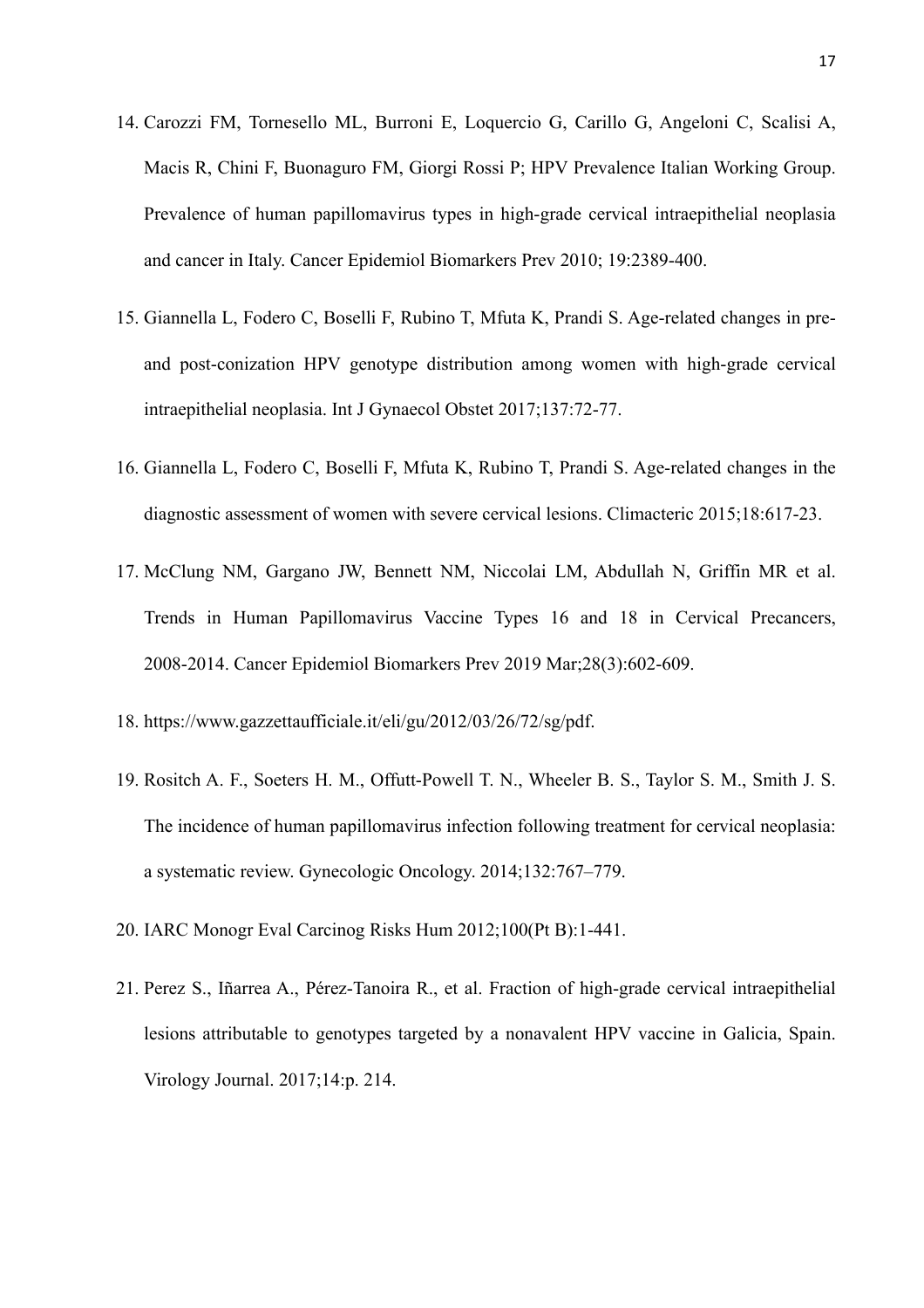- 22. Giannella L, Delli Carpini G, Di Giuseppe J, Prandi S, Tsiroglou D, Ciavattini A. Age-Related Changes in the Fraction of Cervical Intraepithelial Neoplasia Grade 3 Related to HPV Genotypes Included in the Nonavalent Vaccine. J Oncol 2019; 2019:7137891.
- 23. Barbieri D., Nocera M., Gallinella G., et al. Comparison of HPV sign genotyping test with INNO-LiPA HPV genotyping extra assay on histologic and cytologic cervical specimens. Diagnostic Microbiology and Infectious Disease. 2012;74:43–48.
- 24. Pichon M, Lebail-Carval K, Billaud G, Lina B, Gaucherand P, Mekki Y. Decontamination of Intravaginal Probes Infected by Human Papillomavirus (HPV) Using UV-C Decontamination System. J Clin Med 2019;8:1776.
- 25. Spinillo A, Dominoni M, Boschi AC, Sosso C, Fiandrino G, Cesari S, Gardella B. Clinical Significance of the Interaction between Human Papillomavirus (HPV) Type 16 and Other High-Risk Human Papillomaviruses in Women with Cervical Intraepithelial Neoplasia (CIN) and Invasive Cervical Cancer. J Oncol 2020, 6508180.
- 26. Armitage P. Tests for linear trends in proportions and frequencies. Biometrics. 1955;11(3):375–386.
- 27. Schopp B, Holz B, Zago M, Stubenrauch F, Petry KU, Kjaer SK et al. Evaluation of the performance of the novel PapilloCheck HPV genotyping test by comparison with two other genotyping systems and the HC2 test. J Med Virol 2010;82:605-15.
- 28. Reich O, Regauer S, Kashofer K. Possibly carcinogenic HPV subtypes are a cause of HSIL and negative clinical HPV tests - A European prospective single center study. Gynecol Oncol 2020;158(1):112-116.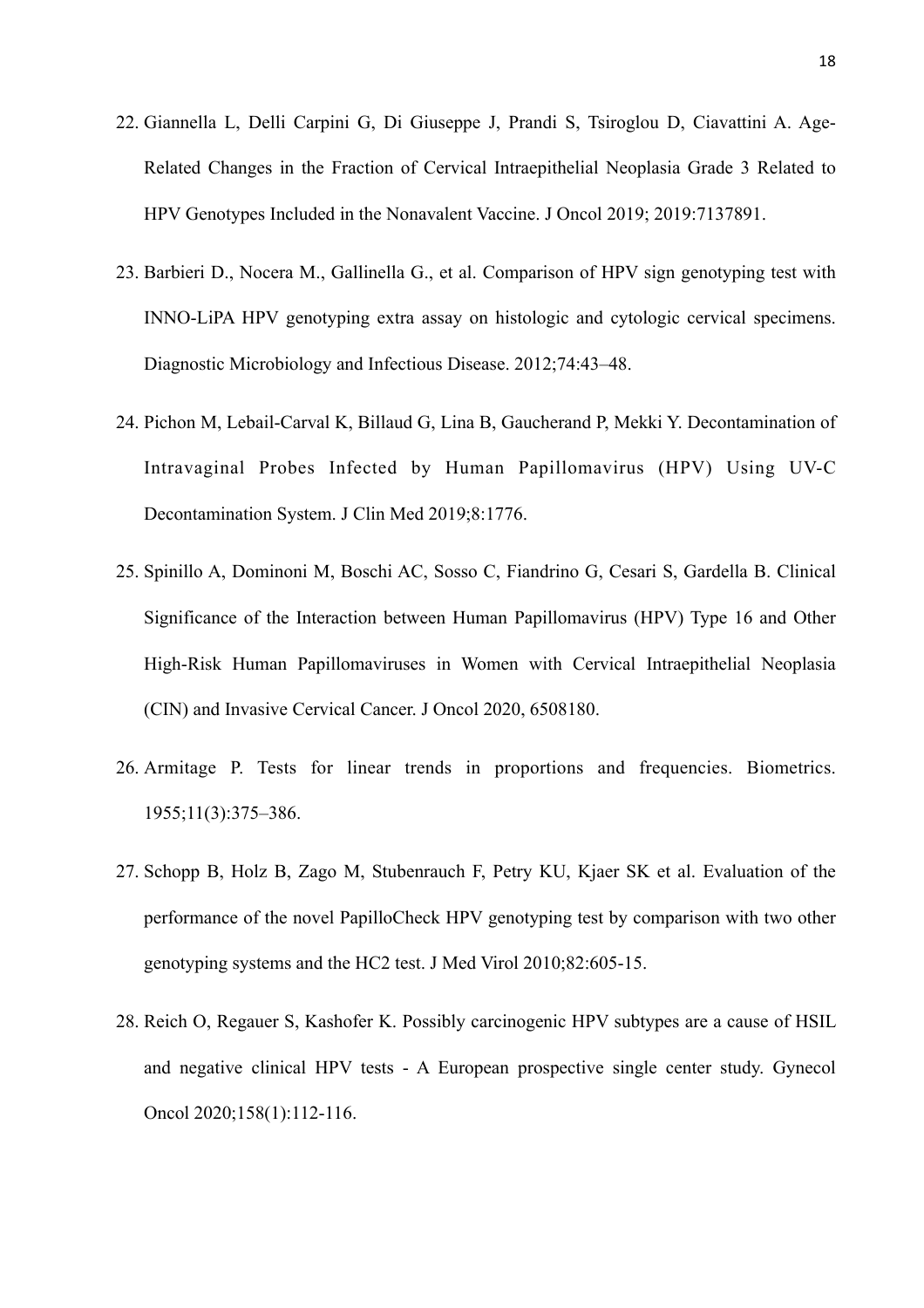- 29. Rositch AF, Burke AE, Viscidi RP, Silver MI, Chang K, Gravitt PE. Contributions of recent and past sexual partnerships on incident human papillomavirus detection: acquisition and reactivation in older women. Cancer Res 2012;72:6183-90.
- 30. Gonzalez P., Hildesheim A., Rodriguez A. C., et al. Behavioral/lifestyle and immunologic factors associated with HPV infection among women older than 45 years. Cancer Epidemiology Biomarkers & Prevention. 2010;19:3044–3054.
- 31. Guan P, Howell-Jones R, Li N, Bruni L, de Sanjosé S, Franceschi S, Clifford GM. Human papillomavirus types in 115,789 HPV-positive women: a meta-analysis from cervical infection to cancer. Int J Cancer 2012 Nov 15;131(10):2349-59.
- 32. Castle PE, Kinney WK, Xue X, Cheung LC, Gage JC, Zhao FH et al. Effect of Several Negative Rounds of Human Papillomavirus and Cytology Co-testing on Safety Against Cervical Cancer: An Observational Cohort Study. Ann Intern Med 2018 Jan 2;168(1):20-29.
- 33. Loopik DL, IntHout J, Ebisch RMF, Melchers WJG, Massuger LFAG, Siebers AG et al. The risk of cervical cancer after cervical intraepithelial neoplasia grade 3: A population-based cohort study with 80,442 women. Gynecol Oncol 2020 Apr;157(1):195-201.
- 34. Ronco G, Giorgi-Rossi P, Carozzi F, Confortini M, Dalla Palma P, Del Mistro A et al. Efficacy of human papillomavirus testing for the detection of invasive cervical cancers and cervical intraepithelial neoplasia: a randomised controlled trial. Lancet Oncol. 2010 Mar;11(3):249-57.
- 35. Ronco G, Meijer CJL, Segnan N, Kitchener H, Giorgi-Rossi P, Peto J, Dillner J. HPV-based screening for prevention of invasive cervical cancer - Authors' reply. Lancet 2014 Apr 12;383(9925):1295.